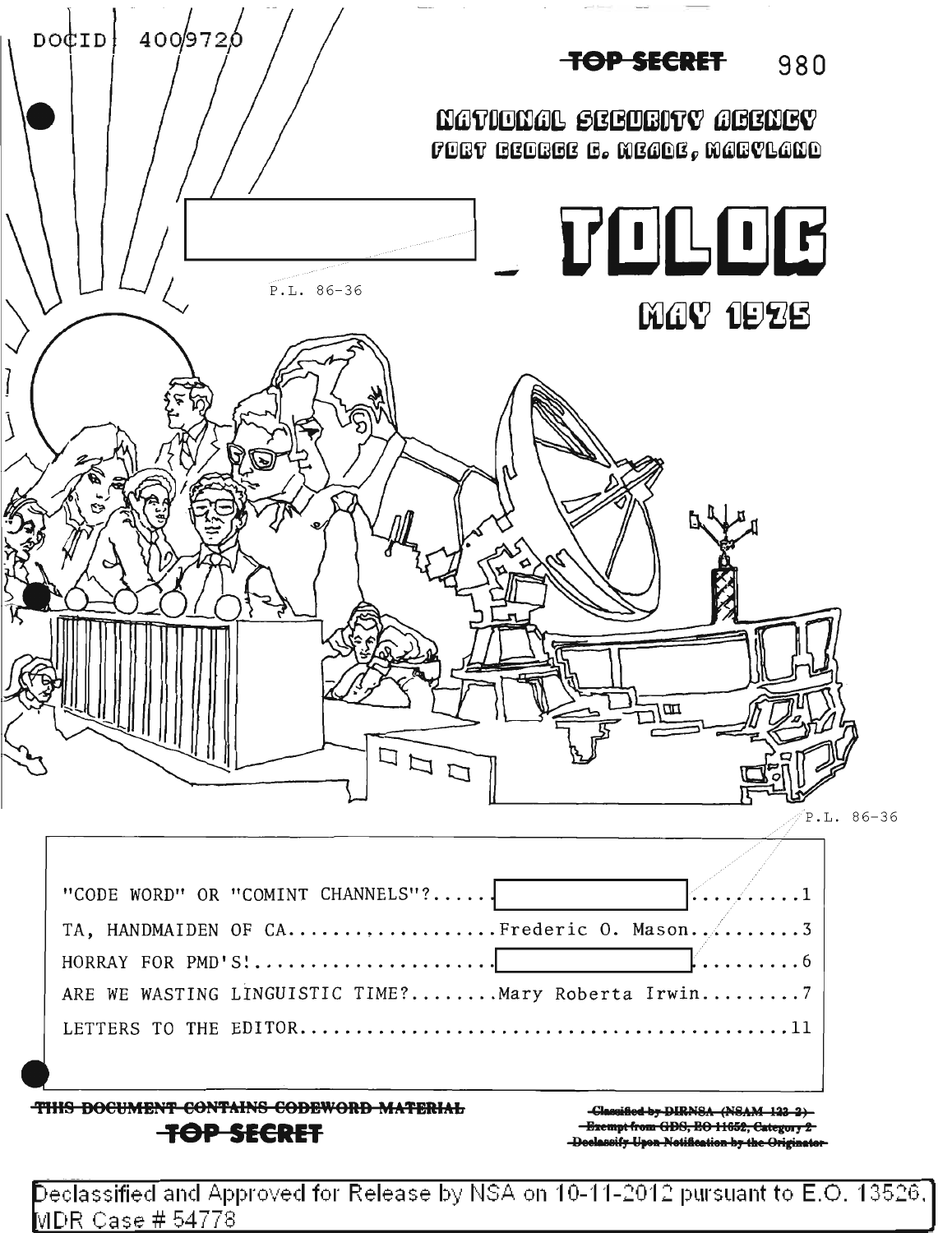# DOCID: 4009720

# TOP SECRET



Published Monthly by Pl, Techniques and Standards,

for the Personnel of Operations

| VOL. II, NO. 5 | MAY 1975          |
|----------------|-------------------|
| PUBLISHER      | WILLIAM LUTWINIAK |

### BOARD OF EDITORS

| Editor in Chief Doris Miller (5642s)     |                         |  |
|------------------------------------------|-------------------------|--|
| $Collection \ldots \ldots \ldots \ldots$ | $P.L. 86-36$<br>(3571s) |  |
| $Cryptanalysis \ldots \ldots$            | (8025s)                 |  |
| Language Emery W. Tetrault (5236s)       |                         |  |
| Machine Support                          | (3321s)                 |  |
| Special Research Vera R. Filby (7119s)   |                         |  |

For individual subscriptions send name and organizational designator

to: CRYPTOLOG, PI

TOP SECRET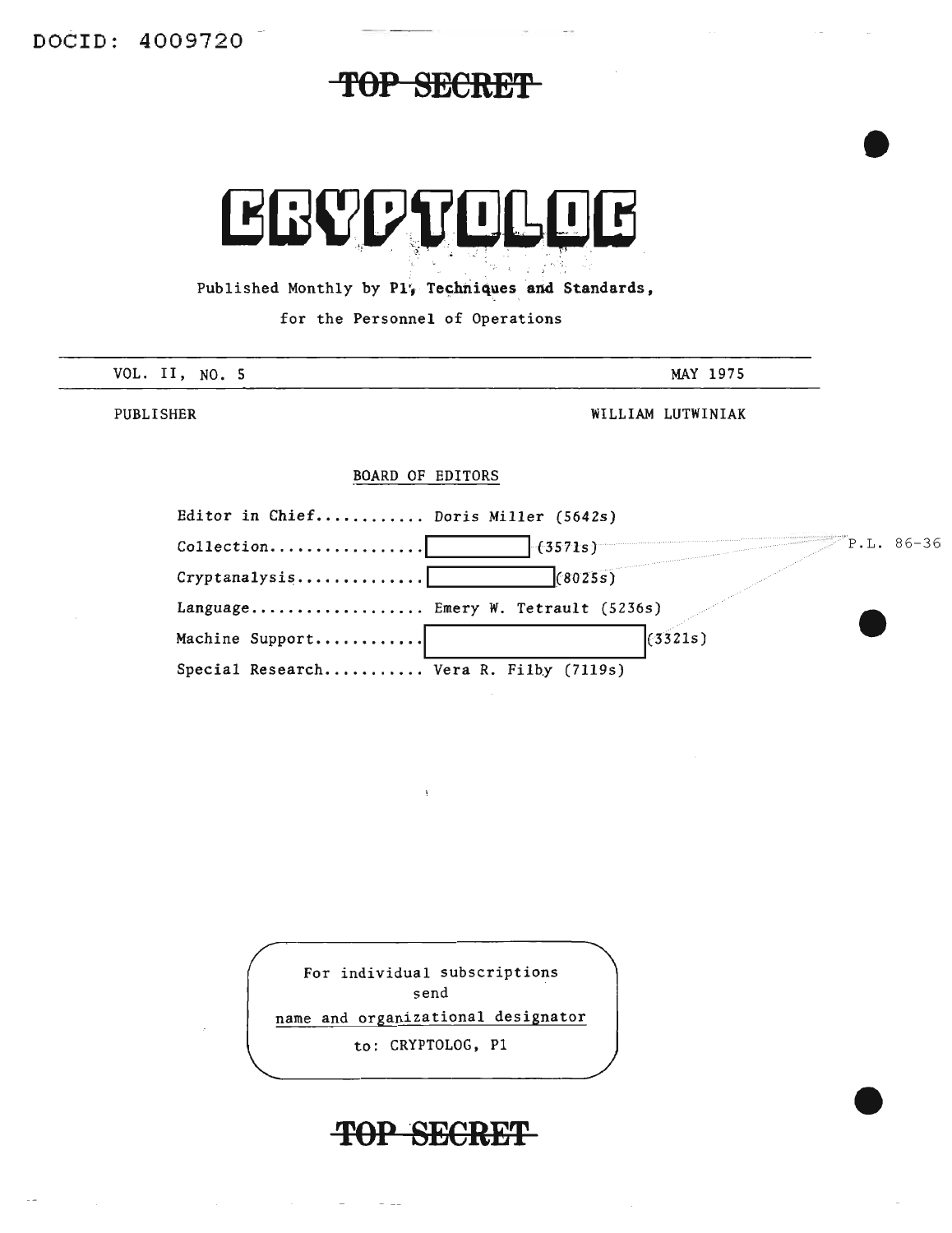#### **TOP SB€RBT UMBRA**

# **"CODEWORD" OR "COMINT CHANNELS"?**

P.L. 86-36 **VI**

To the average person, the words  $AKP\Omega\Sigma$ AΠΟΡΡΗΤΟΝ, ΑΠΟΡΡΗΤΟΝ, and ΕΜΠΙΣΤΕΥ-TIKON are just three Greek terms. Translated, these terms are TOP SECRET, SECRET, and CONFI-DENTIAL, but unfortunately, to many NSAers they. are still Greek. We in NSA know how to handle papers and documents with the various classifications affixed; our problem is in determining the classification of papers that we ourselves originate.

One of the major classification difficulties is determining whether certain information belongs in a COMINT category (that is, requires <sup>a</sup> Codeword on each page) or whether it must merely be kept in COMINT channels.

The definition of "COMINT Codeword" is information that, if compromised, could cause damage to national security, and specifically to COMINT activities. (Any paper, for instance, that quotes a COMINT source, directly or indirectly, requires a Codeword because it reveals that we are successfully reading certain traffic--information that, if compromised, would certainly jeopardize that traffic.) Such information requires handling that affords the highest degree of security protection. Of course there are various degrees of damage and of protection,. depending on whether it is COMINT Category I, II, or III.

"COMINT Channels" information is that which, though less revealing, must still be limited to COMINT-cleared personnel because it contains information related to COMINT agencies or activities.

To aid in determining which group our paper falls in, we can look at the rules and guidance in the NSA/CSS Classification Manual and USSID 3. These guidelines often provide just the information we need. However, when we cannot find a specific rule or guide to solve our classification problem, we must use the general definitions' and good old-fashioned judgment. Some hints in the judgment area are:

Very sensitive SIGINT plans and operations sometimes require greater protection and carry a COMINT Codeword classification just for that reason.

If the document reveals a degree of success or progress in the production of COMINT or

a sophisticated COMINT technique, a greater protection than "COMINT Channels Only" is required.

Information classified by another agency or government may carry a higher classification than that we would have used, but we are required to apply the same classification as the originator.

As a Classification Advisory Officer, I am often called upon to assist in determining whether certain information is "Codeword" or "COMINT Channels." Itis not always <sup>a</sup> clear and easy decision. I use all of the available guidelines and judgment factors mentioned above. When this does not give me the proper classification, I approach the problem in another way. I work on the supposition that the material I am trying to classify is compromised and falls into the hands of the enemy. With this information, what countermeasures can he (the enemy) take to insure that such information will not be available to NSA again?

If the exact time, date, place, and means of acquisition are available from the information, he can take extensive measures to insure that such information will not be communicated in the same manner again. He can change callsign systems, frequency systems, schedules, and cryptosystems, and impose strict limitations on chatter usage, and he can do so at a particular transmission site. When your information fulfills some or all of the criteria above, it can easily be determined to be "Codeword."

On the other hand, if the paper gives general information related to the COMINT effort but does not include specifics of a transmission or actual transmission procedures or give the enemy information leading to specific countermeasures, it requires only "COMINT Channels" protection.

This can be amplified by way of example. The following problems are fictitious and are used for illustration only:

Mr. Charles Great is recommended for the Meritorious Civilian Service Award for his outstanding achievements while assigned to the National Security Agency/Central Security Service from December 6, 1970 to December 9, 1974. During this time he worked

May 75 \* CRYPTOLOG \* Page I

### **TOP SECRET t:JMHRA**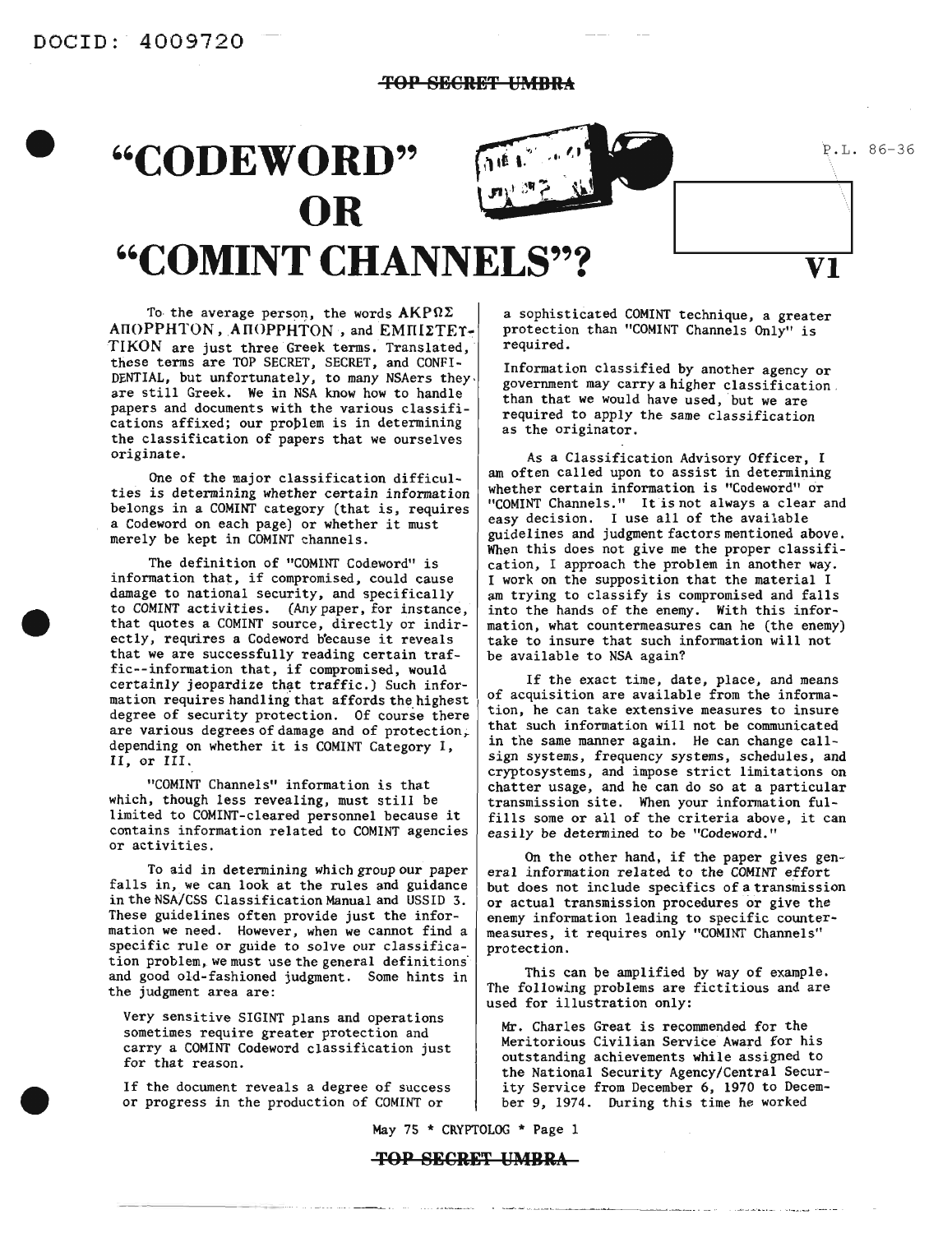$E_0$  1.4. (c) DOCID:  $4009720^{86-36}$ 

**TOP SECRET UMBRA-**



 $\sim$  and  $\sim$ 

 $\sim$   $-$ 

 $\sim 100$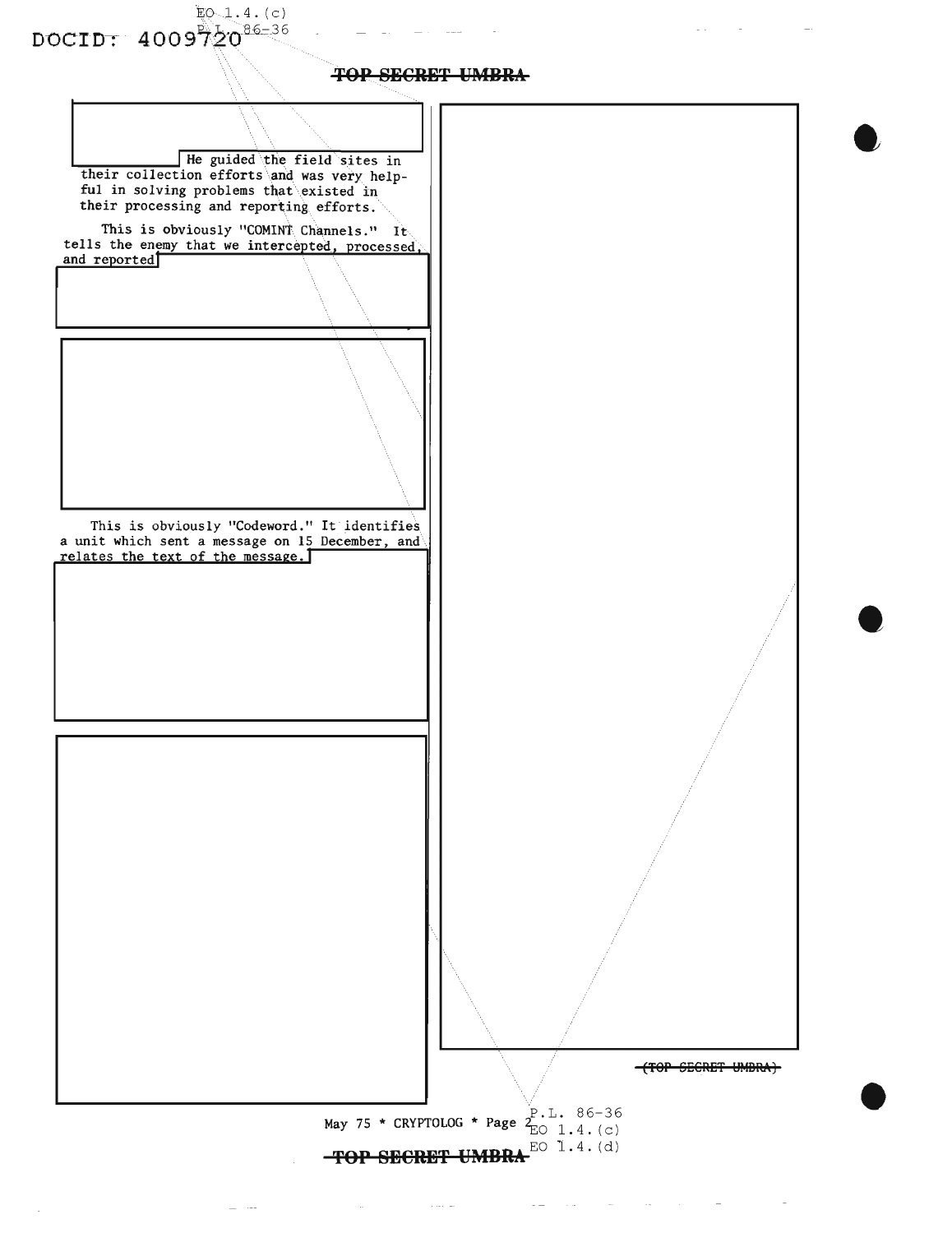**DOCID:** ~009'720

### **TOP SECRE'I' UMBR2\**

# **,\_ TA, HANDMAIDEN OF CA FREDERIC O. MASON, JR., Pil**



.May 75 \* CRYPTOLOG \* Page 3

EO  $1.4. (c)$ P.L. 86-36

#### **TOP SECRET UMBRA-**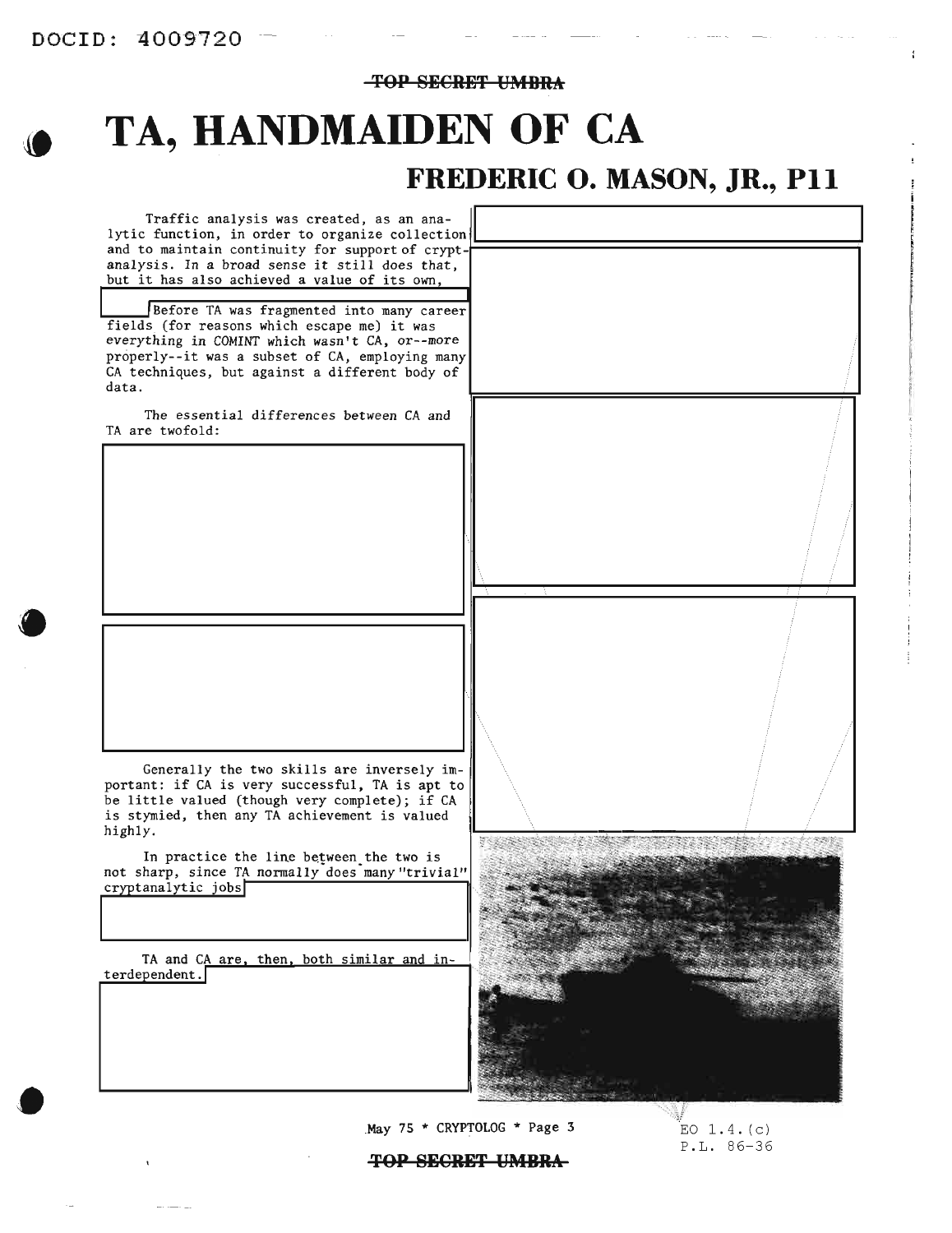

**TOP SECRET UMBRA** 

 $\mathcal{A}^{\mathcal{A}}$  and  $\mathcal{A}^{\mathcal{A}}$  are  $\mathcal{A}^{\mathcal{A}}$  . In the contribution of  $\mathcal{A}^{\mathcal{A}}$ 

and the company of the company of the company of the company of the company of the company of the company of the company of the company of the company of the company of the company of the company of the company of the comp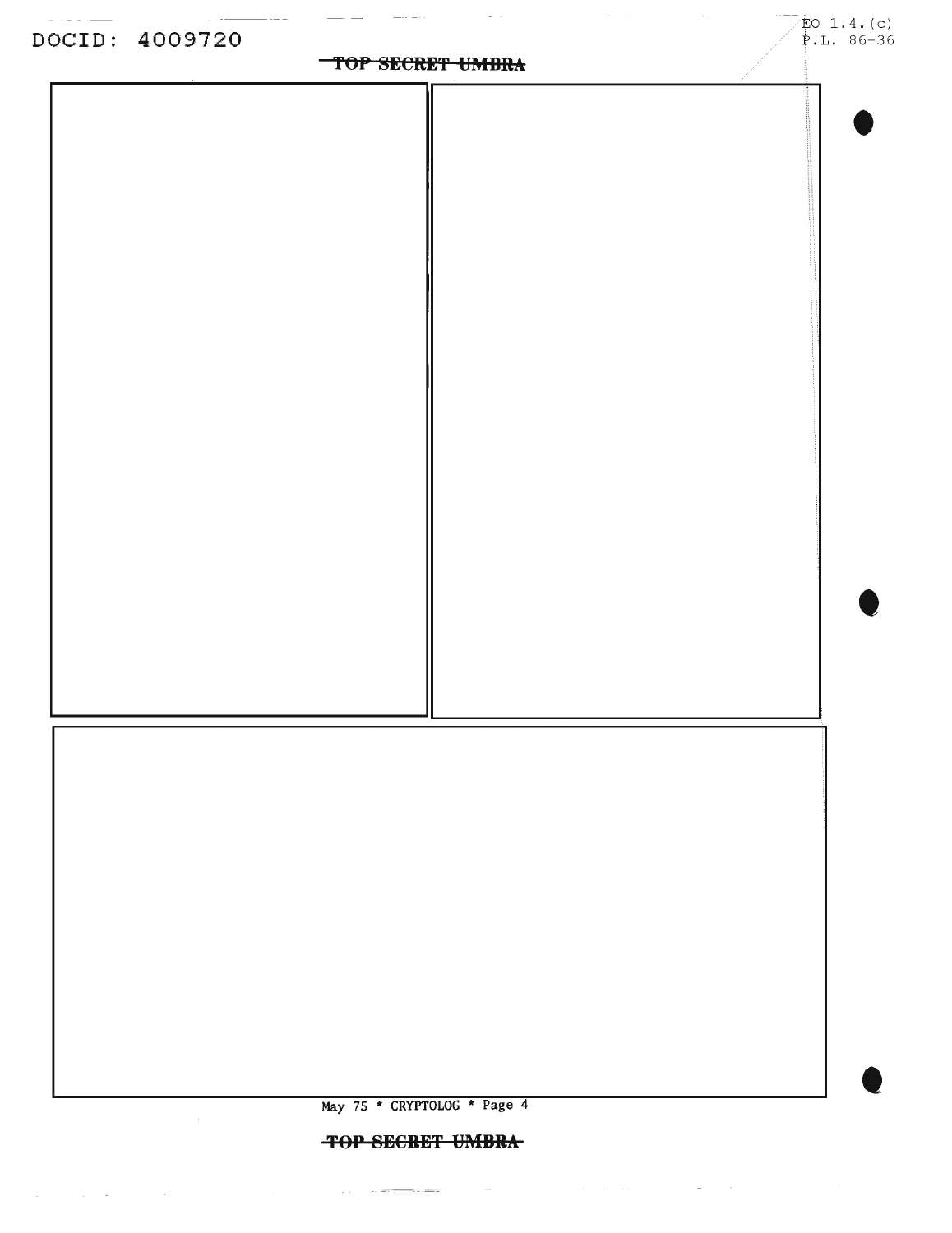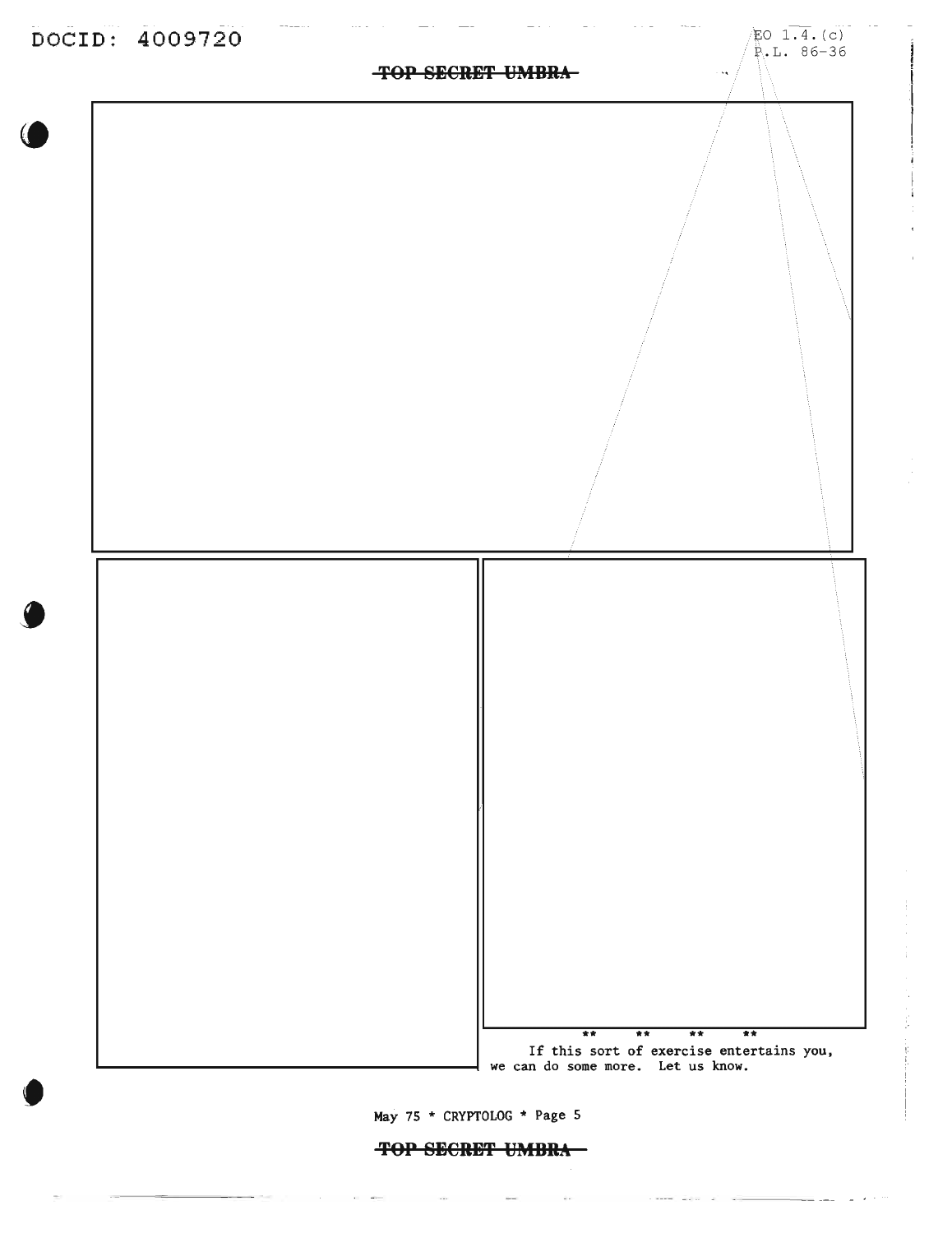# DOCID: 4009720 **••• HOORAY FOR PMD'S!**

My first impression of Program Management Directives was that the whole process placed an inappropriate emphasis on planning. As a result there appeared to be undue staff involvement in things that had previously been the exclusive domain of line organizations.

More recent experience with a specific PMD dealing with the phaseout of an overseas site changed my views radically.

The draft PMD was given to me with a note saying, "I can see considerable M involvement." My immediate reaction was, "To close out a site? You've got to be kidding!" After a discussion with the Program Manager, however, several things began to come into better focus.

First, the Program Manager asked for an inventory of equipment to include current value, size (in cubic feet), and weight. He indicated that he needed this information to develop an emergency evacuation plan. He had already dispatched crates for key items which were quickly identifiable as worthy of evacuation in a "oneweek notice" situation. His plan was to order a sufficient number of C130 cargo planes to the site to accomplish the evacuation in an orderly fashion. He stated that each item identified on the inventory as worth over \$1,000 would be brought out in a "one-week notice" situation, and he wanted disposition instructions for this, equipment listed with the inventory. He indicated that the instructions need not be "Return to NSAW," since the same equipment might be in demand at other overseas sites being augmented to assume the missions from the phased-out site. The axiom *PZanning is Managing* began to surface in my consciousness.

The discussion then turned to the PMD, which was due to be approved in approximately six weeks. The Program Manager stated that he wanted the M input to include time-phased actions as required in the recent revision of NSA Directive 25-3. We began to discuss the implications of a phasing-out mode: the effect of reducing the amount of operations space as systems are taken off line, and the impact of this on guards and alarm systems. It was becoming apparent that there *was* going to be "considerable M involvement."

On the subject of personnel, the Program Manager indicated that ten NSA civilians are currently assigned to the station in addition to the contractor personnel. It struck me that some of those people may be due for rotation back to NSAW prior to June 1976. If so, will they be replaced? Will they be extended? If they are replaced, where will the replacements be sent in June 1976? Then the thoughts came, what about militarizing those billets (M2)? Or using contractors (M52)?

I think the implications of a time-phased action plan in the points brought out above speak for themselves. For the first time we have a uniform rational system for exploring, on a timely basis, the implications of any given move.

P.L. 86-36

II **09**

We in M have for years suffered in varying degrees of silence about not being notified regarding operational activities until they were at a point where only costly super-priority action on our part could provide the necessary support to successfully complete the operation. Now, under the PMD system, we are participating at the earliest stage in each project. Increasingly we are involved in detailed planning of events beyond the immediate future. This is, and should be, a challenge. We will undoubtedly find that it is easier to talk about planning than to do it. I think, however, we will find that it is more stimulating to take part in the planning than it was to sit around and complain about the lack of it.

NSA has historically been an action-oriented organization. We have all prospered individually and as an organization under this system, but times are changing, and we need to change--like it or not. The PMD system appears to meet that need. *Who* knows, we might just throw in a little MBO!



May 75 \* CRYPTOLOG \* Page 6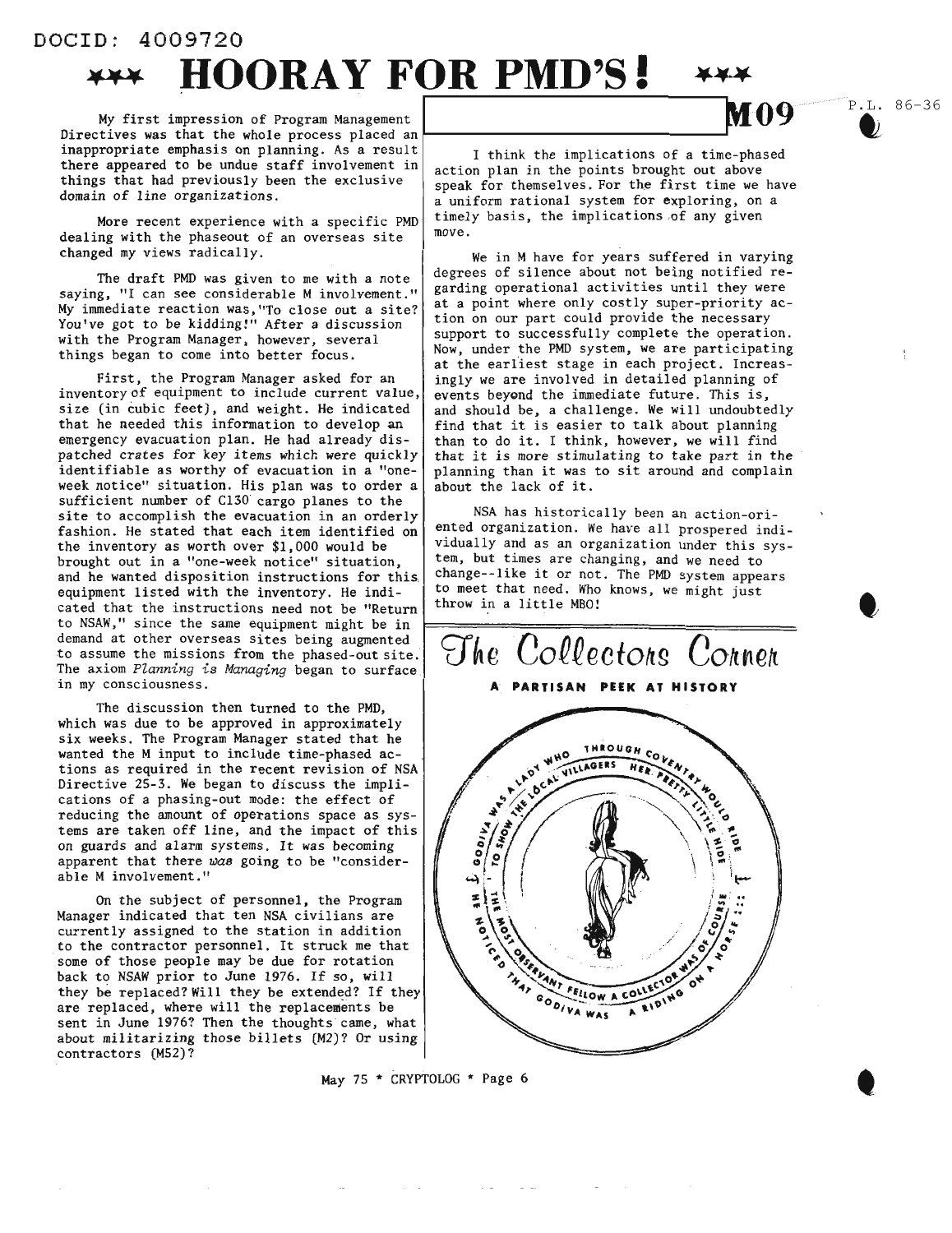#### **TOP SECRET UMBRA**



*The EXPERT Sheet referred* to *in this artiale is used only in G, but a similar purpose will be served in A by the new Produat Sourae Reaord and in the field by the Sourae Contribution Reaord. B Group is aonsidering a version of its own.*

There have recently been a number of articles in the *Teahniaal Journal,* CRYPTOLOG and other Agency publications on language and language processing, but none of these has touched upon the problem of conserving the short supply of linguists for purely linguistic work. This problem can easily be overlooked or minimized by everyone but the linguist involved with current production on a daily basis. Writing as a linguist with thirty years of experience, spent almost entirely in processing

I want to present this problem as I have seen it and to suggest some possible solutions.

What non-linguistic work is required of the translator?

1. Logging and filing. This is, of course, among the "other duties as required," supposedly performed only infrequently by linguists when an area is temporarily short of clerical help. I would estimate conservatively that this situation has existed, off and on, for at least half of my thirty years. Let me make it clear that I am not criticizing lower and middle management. Managers at these levels have always been acutely aware of the problem; they simply cannot get sufficient clerical help. But translators cannot operate unless and until messages have been properly recorded and filed, so that references can be found; consequently this work devolves upon qualified linguists, often the younger ones, whose linguistic development unde: the guidance of older and more experienced linguists is thus slowed down.

# **ARE WE WASTING LINGUISTIC TIME?**

# **MARY ROBERTA IRWIN, G52**

2. Stamping the security classification at the top and bottom of each sheet of translation paper. Either stamping or writing this classification on in pencil requires a surprising amount of time. The sheets could surely be preprinted. They have been in the past, and no convincing reason for the change has ever been offered the linguist.

3. Providing data for retrieval of information, "valuable for you and necessary to the Agency," which takes "only a few minutes" for each translation. This has taken various forms over the last thirty years, but with the development of computers the trend has been steadily toward adding "just a few minutes more." In 1945 the translator attached to each finished translation a 3x 5 card giving lane, message number, system and worksheet number. This was soon returned with the serial number, assigned by some now-forgotten ancestor of NSOC, which a clerical assistant entered in the section's permanent records. Today, thanks to the all-powerful computer, which can save untold numbers of manhours, we in Ghave arrived at the EXPERT Sheet, simplified to the extent that the translatoranalyst has to fill in only 19, or in some cases 20, of the 42 blocks provided, plus the security classification, which must be handprinted at top and bottom. (See Appendix.)  $EO(1.4. (c))$ 

Of all this information, only the title,  $86-36$ intercept data, system, and worksheet number really have to be provided by the translator. The security classification could certainly be preprinted and each section provided with those classifications it needed. Precedence could be assigned by an  $\emptyset$ 5 analyst, who in any case often changes that assigned by the translator. Other blocks, except for two (discussed in the next paragraph), could be filled in by a competent clerical worker, hired for considerably less than the salary of any professional linguist. This presupposes enough clerical help to allow the designated person to complete the EXPERT Sheet as soon as the translation is received and to carry it immediately to the  $\beta$ 5--another "only a few minutes" task which frequently devolves upon the linguist. It is not permissible to wait until several translations are ready and deliver them simultaneously, for work must not be piled on the Flex Room late in the day. Typists' time is precious.

The two blocks which could not be left to a clerk are numbers 13, now reserved for TAG's (Topic and Area Guides). and 37: KIQ's (Key In telligence Questions--to be filled in only on

May 75 \* CRYPTOLOG \* Page 7

#### **TOP SECRET UMBRA**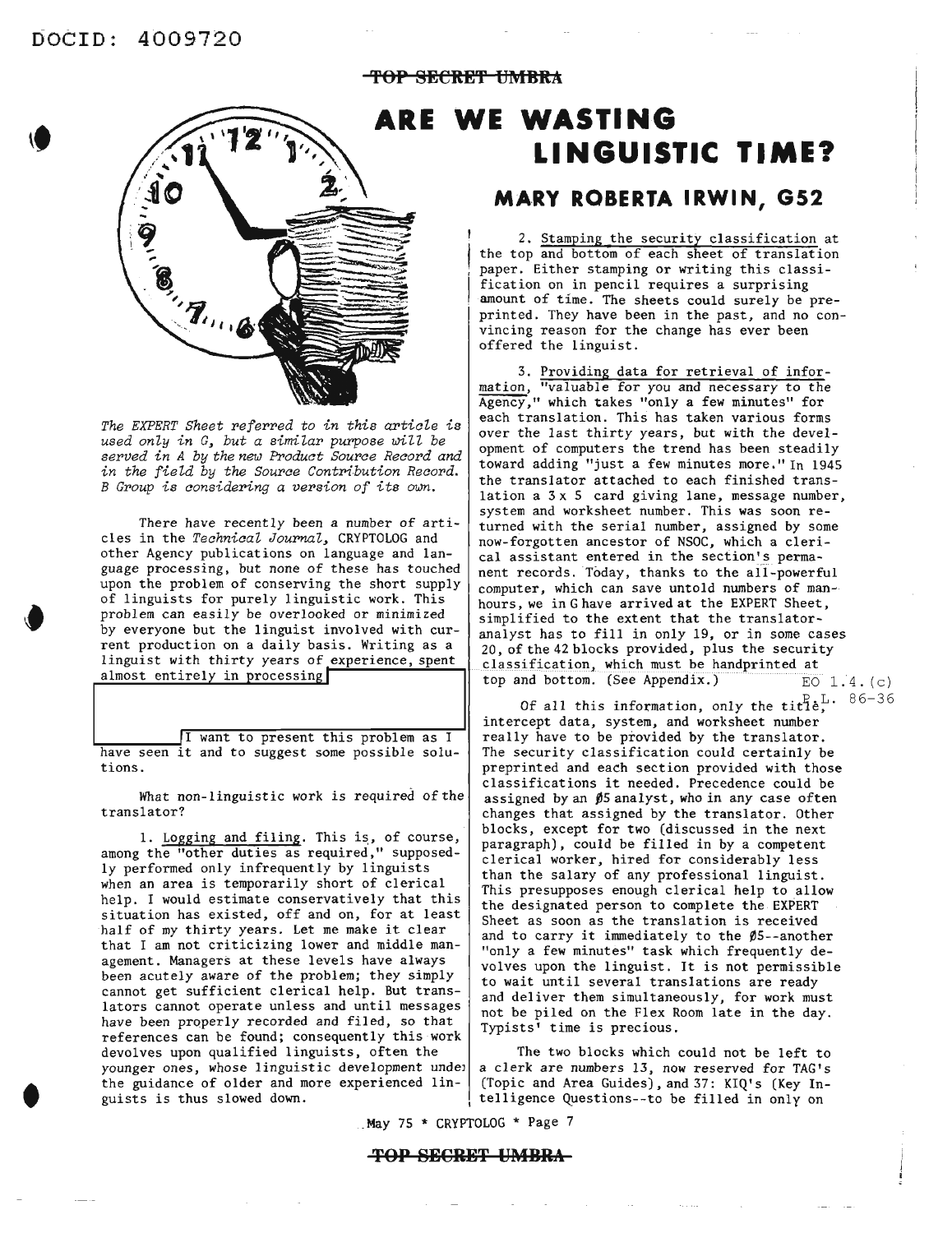the last three carbons!). Before the addition of the KIQ's and TAG's, the sheet required approximately five minutes. Now those two items require more time than all the rest of the EX-PERT Sheet, since a great deal of consideration is needed for each message. What is to be done about these?

Admittedly, translators must be intelligence analysts, for they have to decide what is significant enough to be translated, and in what order of priority, and in addition they must apply their judgment as analysts to the correction and translation of corrupt or telegraphic text. But the assignment of  $KIQ's$  and TAG's is a task of intelligence analysis which does not require linguistic ability. Qualified SRA's may be as hard to find as qualified linguists; but since in any case they must review the KIQ's and TAG's assigned by the linguist and since- and this is far more imoortant-- these codings

> In conclusion, then, it seems that we are: 1. Stunting the development of our younger linguists by using them as clerical help. thus making it impossible for them to acquire on-thejob training under the guidance of their more experienced colleagues--something which they all need, however excellent their college records may have been and whatever they may have learned in NSA training classes. As the older linguists retire in ever-increasing numbers, this problem is assuming the proportions of an emergency.

> 2. Taking all linguists, both young and old, out of the linguistic field and into aspects of the job that could be better done by intelligence analysts who do not require linguistic ability. In my own work as a translatorchecker, I estimate that 1\ spend about four hours per week on non-linguistic functions. Some translators spend more, a few less. The amount of time seems small, but it represents <sup>10</sup> percent of my working hours per week. If this figure is anywhere near average, can the Agency afford to devote one of every ten of its linguists engaged in current production to nonlinguistic operations?

May 75 \* CRYPTOLOG \* Page 8

## **the SECRET UMBRA** EQ 1.4. (c)

 $\mathcal{A}^{\mathcal{A}}$  and  $\mathcal{A}^{\mathcal{A}}$  and  $\mathcal{A}^{\mathcal{A}}$ 

**Service** 

P.L. 86-36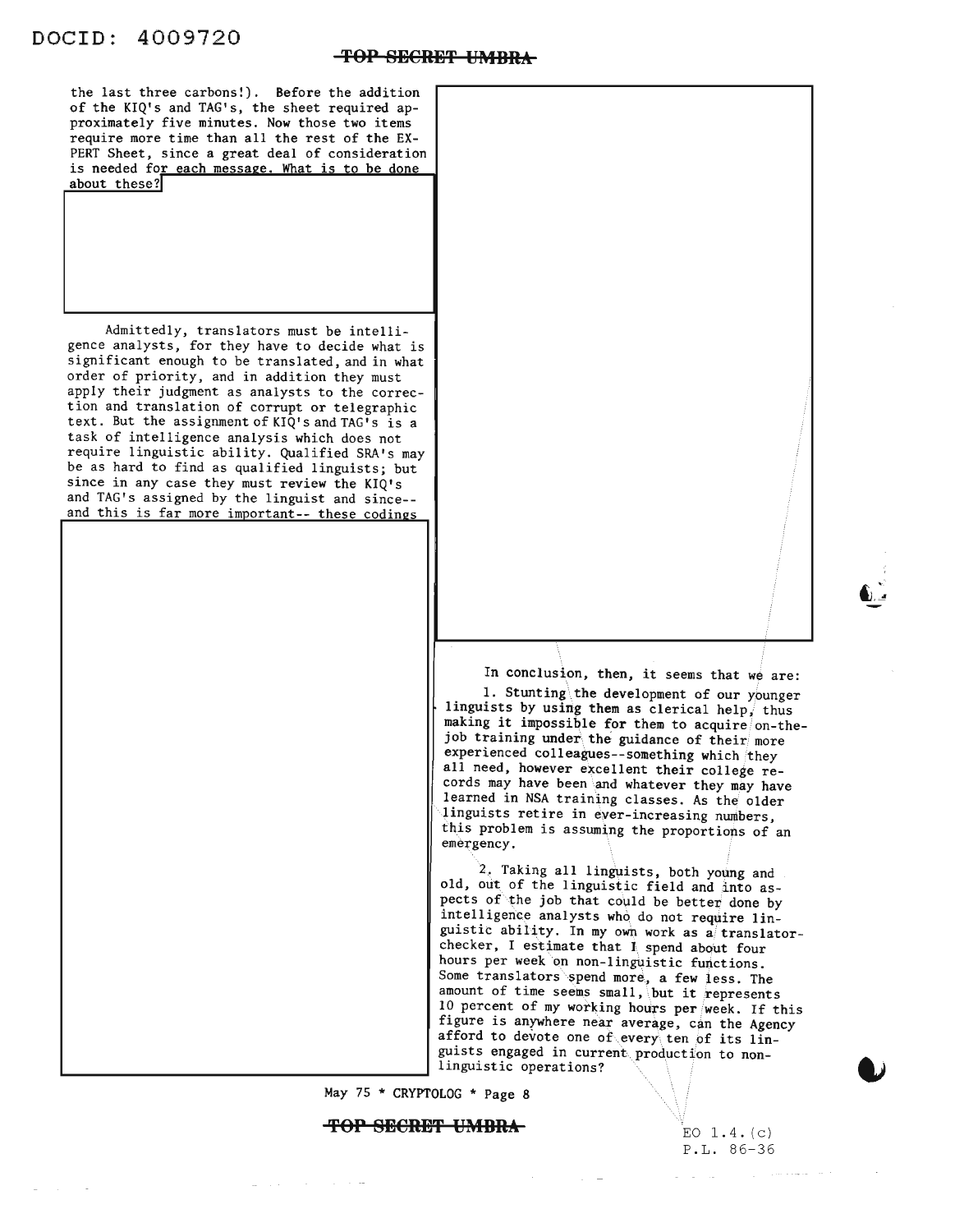# DOCID: 4009720

١C

t

.L. 86-36

#### **TOP SECRET UMBRA**

Appendix The Cryptolinguistic Association will hold its 10th annual banquet and awards presentation on Thursday, May 29, at the Trojan Horse Restaurant in Silver Spring. The speaker will be our own Jack Gurin, whose talk is entitled, ''What's a Nice Guy Like Me Doing in a Job Like This?" The winners of the CIA Essay Contest will be announced, and also the recipient of the Jaffe Award, which is given each year to someone who has made an outstanding contribution in the language field. The gala evening will begin with a cash bar at 6:30, followed by a roast beef dinner at 7:30, then the program at 8:30, and at 9:45 a social period which will include dancing. All this for the modest cost of \$7.50 to members and \$8.00 to guests.  $or$   $L. 86-36$ For reservations contact<br>5471(s).  $(UNCLASSIFIED)$ ANSWER TO  $\square\nu_{\boldsymbol{\widehat{T}}}\square$ 5 **RIA** A reader has chided us for not explaining the "usual rules of the game." According to the Washington Star, these are: (1) Words must be of four or more letters. (2) Words which acquire four letters by the addition of "s", such as "bat," "cats," are not used. (3) Only one form of a word is used. (4) Proper names are not used. According to our puzzle expert, "usually an abridged dictionary is specified beforehand." O.K. : The following words are to be found in Webster's Seventh New Collegiate Dictionary: Clog, cloot, clop, clot, cloy, color, colt, cool, coop, co-op, co-opt, coot, copy, crop, crypt, crypto, glory, gory, grot, gyro, loco, logy, loop, loot, lory, orgy, orlop, plot, ploy, poco, pogo, pogy, polo, poly, polycot, pool, (lop ilide) poor, porgy, port, portly, prog, root, ropy, rota, tool, tory, troop, troy, typo, tyro. (UNCLASSIFIED) May 75 \* CRYPTOLOG \* Page 9

#### $-$ TOP SECRET UMBRA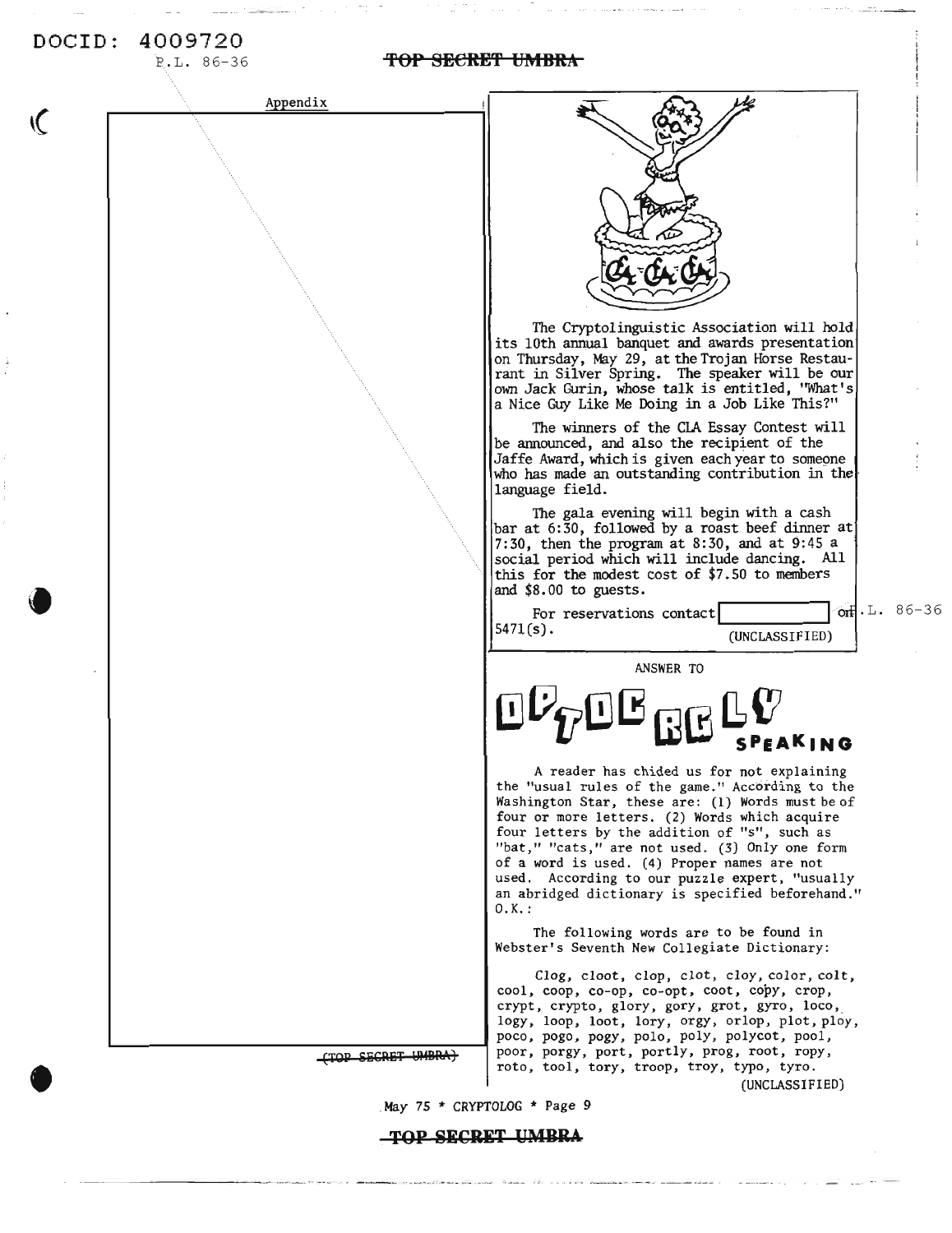## **TOP SECRET UMBRA**

| ANSWERS TO CLASSIFICATION PROBLEMS | INTERNATIONAL AFFAIRS INSTITUTE                                                                                                                                                                                                                                                                                                                                                                                |
|------------------------------------|----------------------------------------------------------------------------------------------------------------------------------------------------------------------------------------------------------------------------------------------------------------------------------------------------------------------------------------------------------------------------------------------------------------|
|                                    | Members of the International Affairs<br>Institute recently elected the following new<br>officers:                                                                                                                                                                                                                                                                                                              |
|                                    | Robert E. Drake<br>President-Elect<br>Members-at-Large<br>Barbara W. Clark                                                                                                                                                                                                                                                                                                                                     |
|                                    | Robert J. McDermott                                                                                                                                                                                                                                                                                                                                                                                            |
|                                    | Also, at the March meeting of the Board of<br>Directors, a new secretary, Robert J. McDermott,<br>was elected to complete<br>time<br>in office.                                                                                                                                                                                                                                                                |
|                                    | The President,<br>and the<br>members of the Board are currently working on a<br>series of projects aimed at expanding the acti-<br>vities of the I.A.I. to more directly involve<br>and benefit all the members of the Institute.<br>The members will also be encouraged to express<br>their ideas and views in a questionnaire which<br>will be distributed in the near future. $P.L. 86-36$                  |
|                                    | (UNCLASSIFIED)                                                                                                                                                                                                                                                                                                                                                                                                 |
|                                    |                                                                                                                                                                                                                                                                                                                                                                                                                |
|                                    |                                                                                                                                                                                                                                                                                                                                                                                                                |
|                                    |                                                                                                                                                                                                                                                                                                                                                                                                                |
|                                    |                                                                                                                                                                                                                                                                                                                                                                                                                |
|                                    |                                                                                                                                                                                                                                                                                                                                                                                                                |
|                                    |                                                                                                                                                                                                                                                                                                                                                                                                                |
|                                    |                                                                                                                                                                                                                                                                                                                                                                                                                |
|                                    | I hope this exercise clearly demonstrates<br>the problems and difficulties involved in deter-<br>mining classifications, and specifically what<br>information needs Codeword or "COMINT Channels"<br>protection. There are eight Classification<br>Advisory Officers at NSA. They are willing to                                                                                                               |
|                                    | offer assistance in your classification prob-<br>lems, but the responsibility for proper classi-<br>fication belongs to each of us. My advice then<br>is to use the Classification Manual and USSID 3,<br>consult your Classification Advisory Officer<br>when necessary, and most important, take the<br>time to determine the appropriate classification<br>and thus to insure that the proper protection is |
|                                    | being afforded.                                                                                                                                                                                                                                                                                                                                                                                                |

*i* EO 1.4. (c) EO 1.4. (d) P.L. 86-36

 $\alpha$  , and  $\alpha$ 

**TOP 8SClR13T YMBRA**

the contract of the contract of the contract of the contract of the contract of the contract of the contract of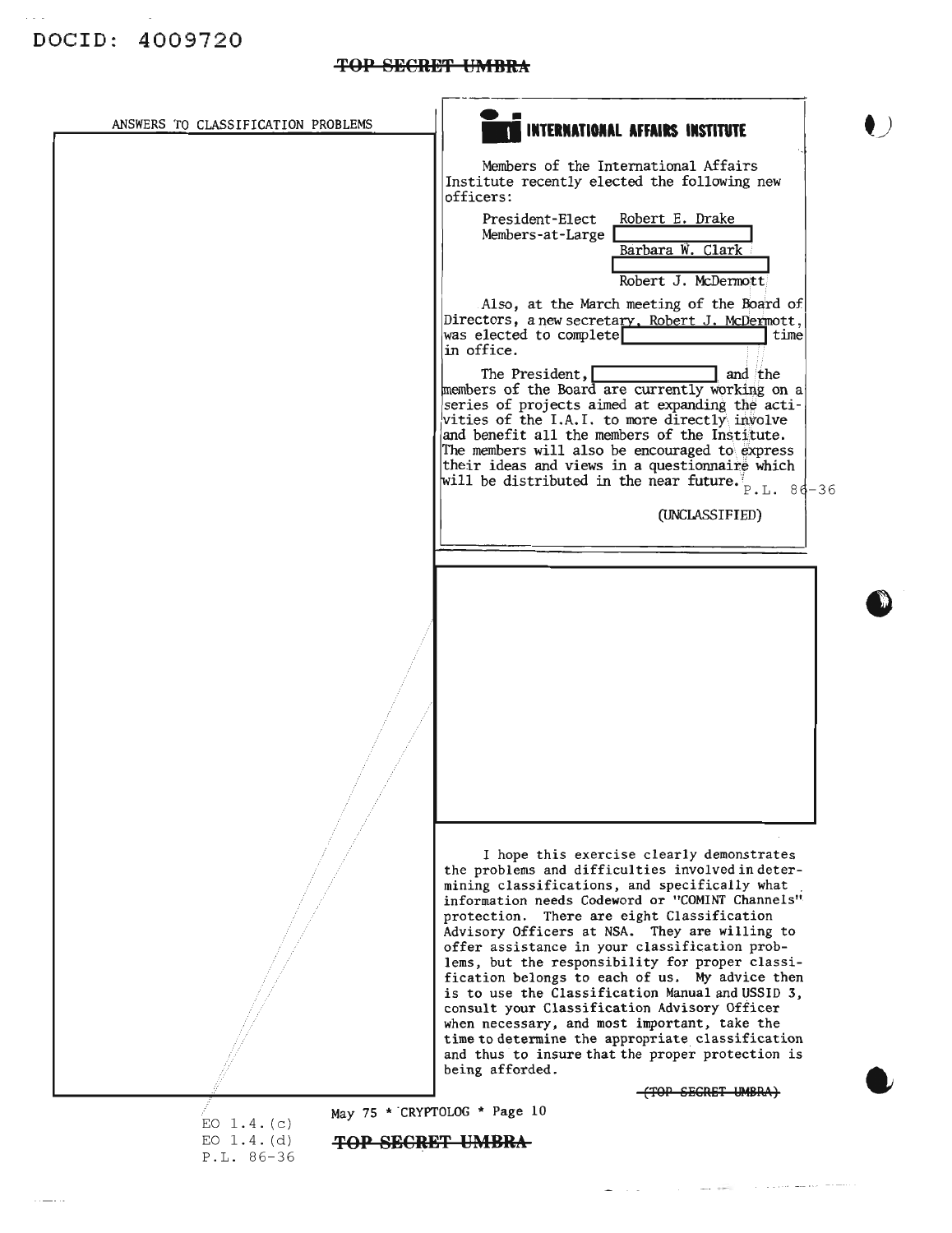# **LETTERS TO THE EDITOR**

P.L. 86-36

To the Editor, CRYPTOLOG:

I hope you can find room in your next issue for clarification of the editorial introductory note for recent piece on "The Uses of ELINT" (April 1975).

Having established that in the beginning there was COMINT, your note then refers to ELINT as "the other half of SIGINT." Unless PI has developed a new-new-math which permits more than two halves in a whole, you have (unintentionally, I trust) eliminated the "other third" of our SIGINT family: TELINT.

Confusion on the place of TELINT (Telemetry SIGINT) is as understandable as it is widespread. For years, NSAers thought of it (if at all) as <sup>a</sup> sub-set of ELINT, largely because it used no COMINT coverwords and because in 1960 USIB had decided to classify it and handle it "like ELINT." A former Chief of PI was a leader in opposing this "ELINT-by-association" theme; since telemetry's job is to communicate information, it cannot be <sup>a</sup> "non-communications transmission" in terms of the accepted definition of **ELINT**.

On the assumption that CRYPTOLOG is happy to support its sister publications, <sup>I</sup> modestly (?) recommend to your readers a two-part SPEC-TRUM article giving the background of NSA's involvement in telemetry (Vol.1 No.3 and Vol.2 No.1, "Talomatry and How It Grew").

The term "telemetry" is often used with a broad meaning which includes some (but definitely not all) other kinds of "Foreign Instrumentation Signals" (FIS), a term which is appearing more frequently in USIB community papers. (In fact, there is talk that a new NSCID may divide SIGINT into COMINT, ELINT, and FIS.

| $v_3$ P.L. 86-36 |
|------------------|
|                  |

The Editor regretfully acknowledges the error and promises it shall not happen again.

May 75 \* CRYPTOLOG \* Page 11



**SECRE'f**



**SECRET** IMNOLE VIA COMINT CHANNELS ONLY



............ <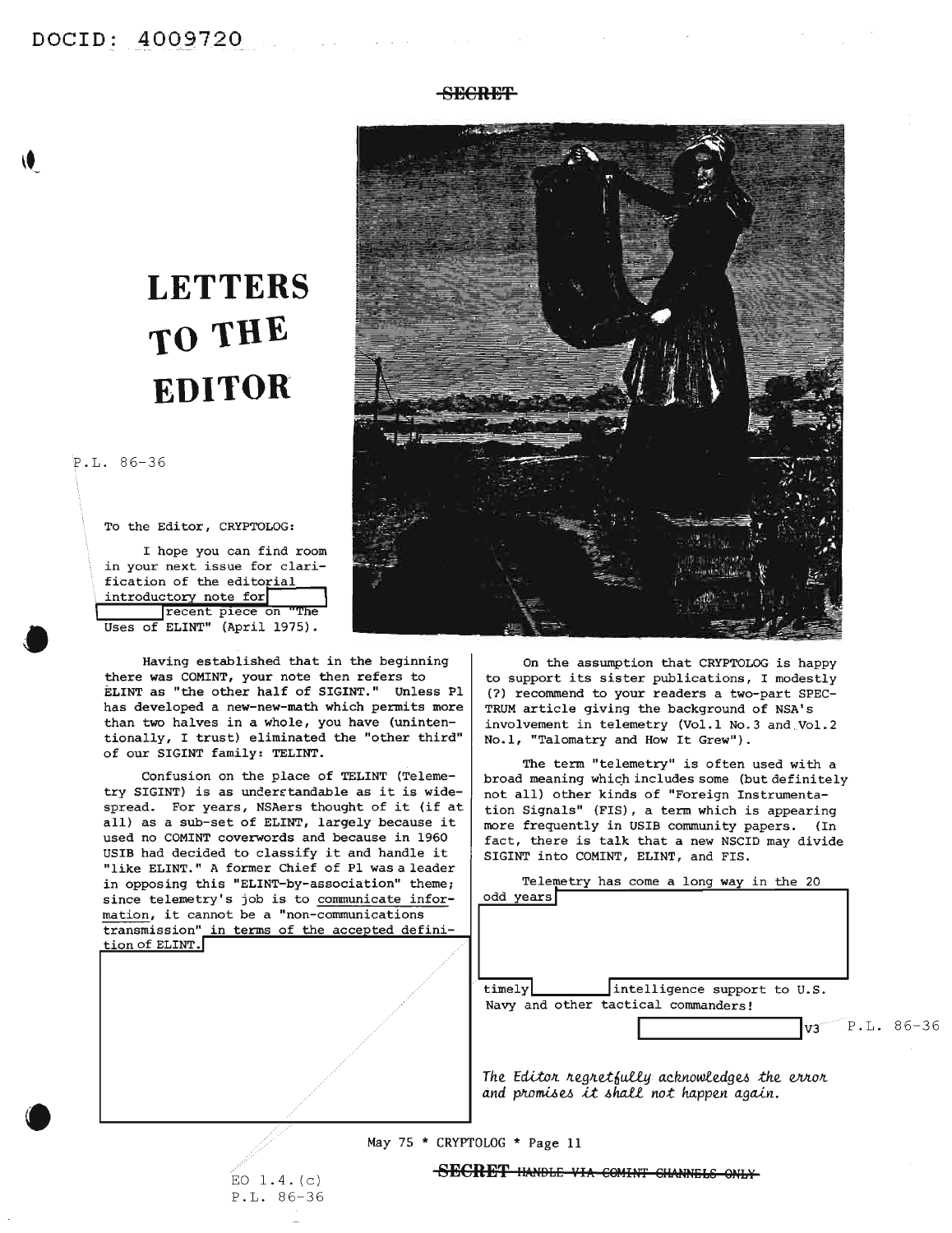## DOCID: 4009720

## P.L. 86-36 CONFIDENTIAL

To the Editor, CRYPTOLOG:

letter in the April 1975 CRYPTOLOG concerning the professionalization problems of bookbreakers, and the related<br>questions posed by<br>Editor, in her note, tend to confirm a suspicion that has been growing in my mind for the last five years: the venerable term "bookbreaking" and the importance of the SIGINT produced by its practitioners seem to have become lost in the bureaucratic red tape somewhere in the fogshrouded ivory towers of operational and personnel management.

This loss of understanding by management goes far beyond the mere fading of a useful term; application of the specialized skill itself has become clouded in management's mind to the point where (in B Group, at least) it is now closely equated with cryptanalysis.

The current CA Task Inventory revalidating the COSC job codes provides an excellent opportunity to review and perhaps redefine the term "bookbreaker" and what he does, or should be capable of doing, in terms of job skills. And this letter is my opportunity to offer some personal views towards that objective, based on 31 years of experience in almost every aspect of the SIGINT business,

May 75 \* CRYPTOLOG \* Page 12

EO  $1.4. (c)$ P.L. 86-36

**CONFIDENTIAL HANDLE VIA COMINT CHANNELS ONLY** 

 $\sim$ 

مستقلا والمواردات

 $\frac{1}{2}$  and  $\frac{1}{2}$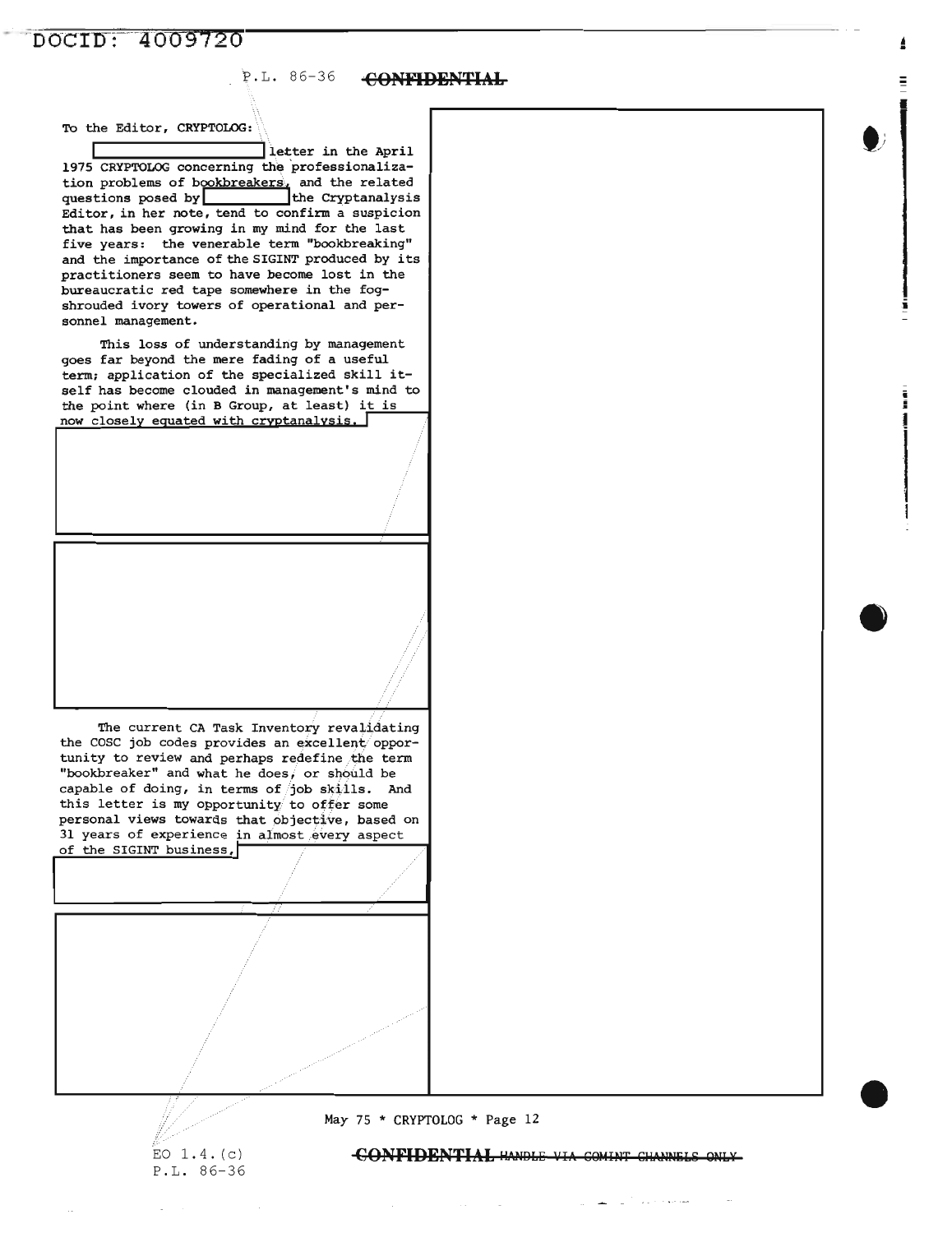| And without the bookbreaker's<br>alchemy there is damned little substance (other<br>than TA) from which the SRA can construct a<br>story and garner the kudos that so often right-<br>fully belong to the bookbreaker industriously<br>working in the background to perfect the code<br>so that even more and better secrets can be re-<br>vealed. The bookbreaker is the individual who<br>created something from nothing!<br>P.L. 86-36<br>To the Editor, CRYPTOLOG:<br>There is need to recognize bookbreaking as<br>a distinct form of analysis, by the establish-<br>ment either of a separate career field or of an<br>option within a separate cryptolinquistic car-<br>eer field. The cryptolinguistic option of the<br>present language PQE does not test directly for<br>knowledge of analytic principles, use of machine<br>support, of predecessors as models, of statis-<br>tics, of working aids, etc., all of which are<br>necessary for bookbreaking. And now more than<br>ever these techniques are indispensable for<br>bringing a code to readability, for we are faced, $(c)$<br>with lower volumes and at the same time more $86-36$<br>difficult codes, as they have been improved<br>through the years. |  |  |
|--------------------------------------------------------------------------------------------------------------------------------------------------------------------------------------------------------------------------------------------------------------------------------------------------------------------------------------------------------------------------------------------------------------------------------------------------------------------------------------------------------------------------------------------------------------------------------------------------------------------------------------------------------------------------------------------------------------------------------------------------------------------------------------------------------------------------------------------------------------------------------------------------------------------------------------------------------------------------------------------------------------------------------------------------------------------------------------------------------------------------------------------------------------------------------------------------------------------------------|--|--|
|                                                                                                                                                                                                                                                                                                                                                                                                                                                                                                                                                                                                                                                                                                                                                                                                                                                                                                                                                                                                                                                                                                                                                                                                                                |  |  |
|                                                                                                                                                                                                                                                                                                                                                                                                                                                                                                                                                                                                                                                                                                                                                                                                                                                                                                                                                                                                                                                                                                                                                                                                                                |  |  |
|                                                                                                                                                                                                                                                                                                                                                                                                                                                                                                                                                                                                                                                                                                                                                                                                                                                                                                                                                                                                                                                                                                                                                                                                                                |  |  |
| In summing up, my view of the bookbreaker                                                                                                                                                                                                                                                                                                                                                                                                                                                                                                                                                                                                                                                                                                                                                                                                                                                                                                                                                                                                                                                                                                                                                                                      |  |  |
|                                                                                                                                                                                                                                                                                                                                                                                                                                                                                                                                                                                                                                                                                                                                                                                                                                                                                                                                                                                                                                                                                                                                                                                                                                |  |  |

 $\mathcal{C}^{\mathcal{C}}$  and  $\mathcal{C}^{\mathcal{C}}$  and  $\mathcal{C}^{\mathcal{C}}$  and  $\mathcal{C}^{\mathcal{C}}$ 

 $\omega$ 

 $\mathcal{L}^{\text{max}}_{\text{max}}$  and  $\mathcal{L}^{\text{max}}_{\text{max}}$ 

 $\sim$  masses

 $\longrightarrow$   $\longrightarrow$ 

 $\sim$   $\sim$ 

PI-AP 75-S3-23605 CONFIDENTIAL HANDLE VIA COMINT CHANNELS ONLY

 $\sim$   $\sim$   $\sim$